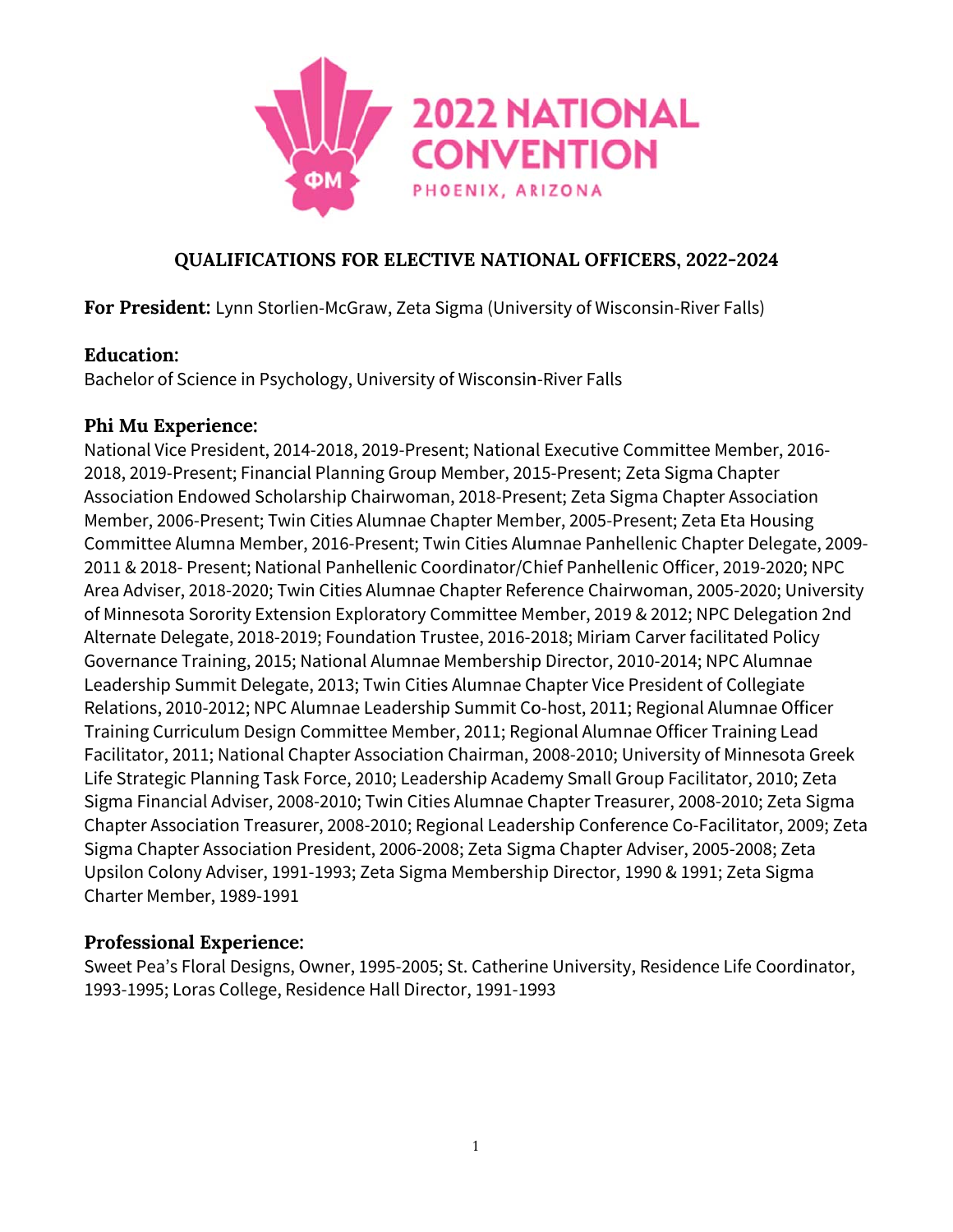

#### **C Communit ty Service:**

University of Wisconsin River Falls Alumni Advisory Board, 2021-Present; Minnesota Greek Alumni Council Member, 2016-Present; Washington County Election Judge, 2020-Present; School District 833 Gifted and Talented Advisory Committee, 2008-2018; Girl Scout Troop Leader, 2009-2015; Boy Scout Troop 237 Treasurer, 2012-2014; Crestview Elementary PTSA Treasurer, 2004-2010; Cub Scout Pack 246 Treasurer, 2007-2010; Cub Scout Den Leader, 2006-2010

#### **Honors and Awards:**

Twin Cities Alumnae Panhellenic Association Delegate of the Year, 2011; University of Wisconsin River Falls Greek Adviser of the Year, 2008

## Why should you be considered for a position on the 2022-2024 National Council?

I assisted with the implementation of Carver Policy Governance for Phi Mu and have six years of experience on National Council utilizing this model. I have an exceptional understanding of Carver Policy Governance and am prepared to guide National Council with this model of leadership. I have a strong working relationship with our current council and staff. I am comfortable asking challenging questions and having difficult conversations. I know the role of Council in achieving Fraternity goals and providing staff oversight through policy monitoring. I am a data-driven decision maker who is analytical. I have experience serving as a Foundation Trustee and have been a consistent donor and supporter of Phi Mu Foundation. My peers indicate that I am an exceptional listener, strong relationship builder and a respectful and thoughtful team member. I am connected with leaders in the fraternal and university communities and understand the importance of being a Panhellenic woman and a strong fraternal partner. I have the time and desire to serve our sisterhood in the highest office; if elected as National President I am able to make Phi Mu a significant priority. It would be my great honor to serve as National President.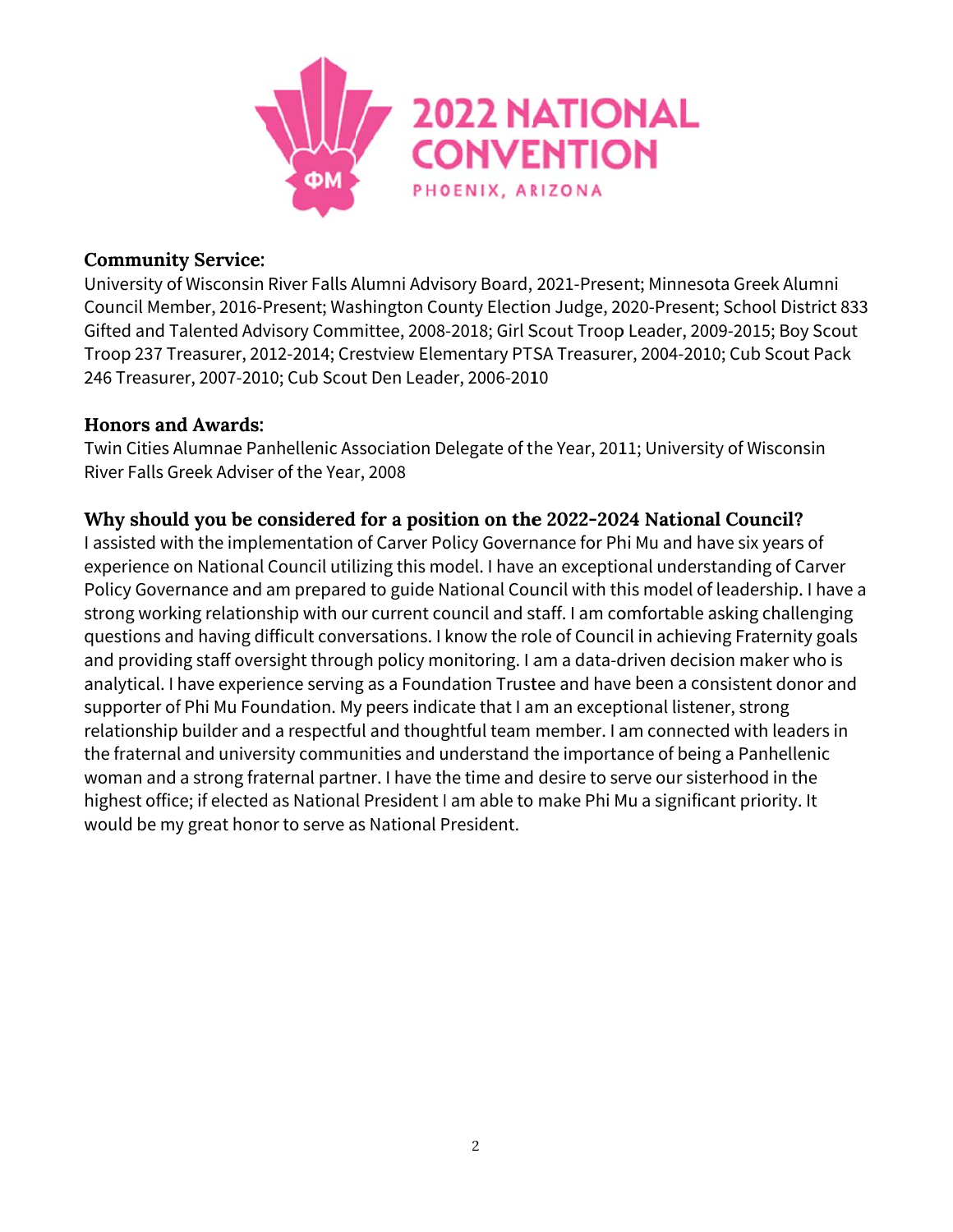

## For National Vice President: Cynthia Bland, Gamma Delta (American University)

## **Education:**

Bachelor of Science in Economics, American University Bachelor of Science in Statistics, American University Masters of Public Health in Biostatistics, University of North Carolina at Chapel Hill

## Phi Mu Experience:

National Vice President, 2020-2022, Linkage Committee Member, 2020-2022, Affordability Working Group Member, 2022, National Collegiate Finance Coordinator, 2017-Present; Area Operations and Finance Director, 2012-2017; Tri Phi Mu Alumnae Chapter Member, 2005-Present; Montgomery County, Maryland, Alumnae Chapter Member, 2003-2005; Gamma Lambda Chapter Finance Adviser, 2007-2011; Gamma Delta Chapter Sisterhood Development Adviser, 2003-2005; Phi Mu Foundation 1852 Society Level Member; Phi Mu Foundation Scholarship Recipient; Forever Faithful Member; Collegiate Chapter Phi Director, Treasurer and Ritual Chairman

## **Professional Experience:**

RTI International, Director of International Statistics, 2003-Present; University of North Carolina at Chapel Hill, Lecturer, 2012-Present; Ballet School of Chapel Hill, Ballet Instructor, 2008-2020

## **Community Service:**

Durham County Women's Commission, Board Member, 2019-Present, Nominating Committee Chair 2021-Present; RTP Federal Credit Union Board Member, 2021-Present, Assets and Liabilities Committee Member; Caucus for Women in Statistics, Membership Chair, 2019-2021, Secretary, 2022-Present; North Carolina Chapter of the American Statistical Association, Secretary 2021-Present; VITA Tax Preparer, 2009-2020; Immaculate Conception Catholic Church, Strategic Plan & Survey Committee, 2006-2009

### **Honors and Awards:**

Selected attendee for the Women Unlimited LEAD Program, 2019 Graduate; RTI President's Award, Contributions as part of the Employee Survey Team, 2018; RTI Thanks You Award, Individual Contributions to RTI's Three CAHPS Projects, 2018; RTI Team Award, BPHC Patient Award, 2015; RTI Team Award, Health Project, 2010; RTI Internal Fellows Symposium Poster Fair, Early Career Category Winner, 2007; NIH On the Spot Award, 2001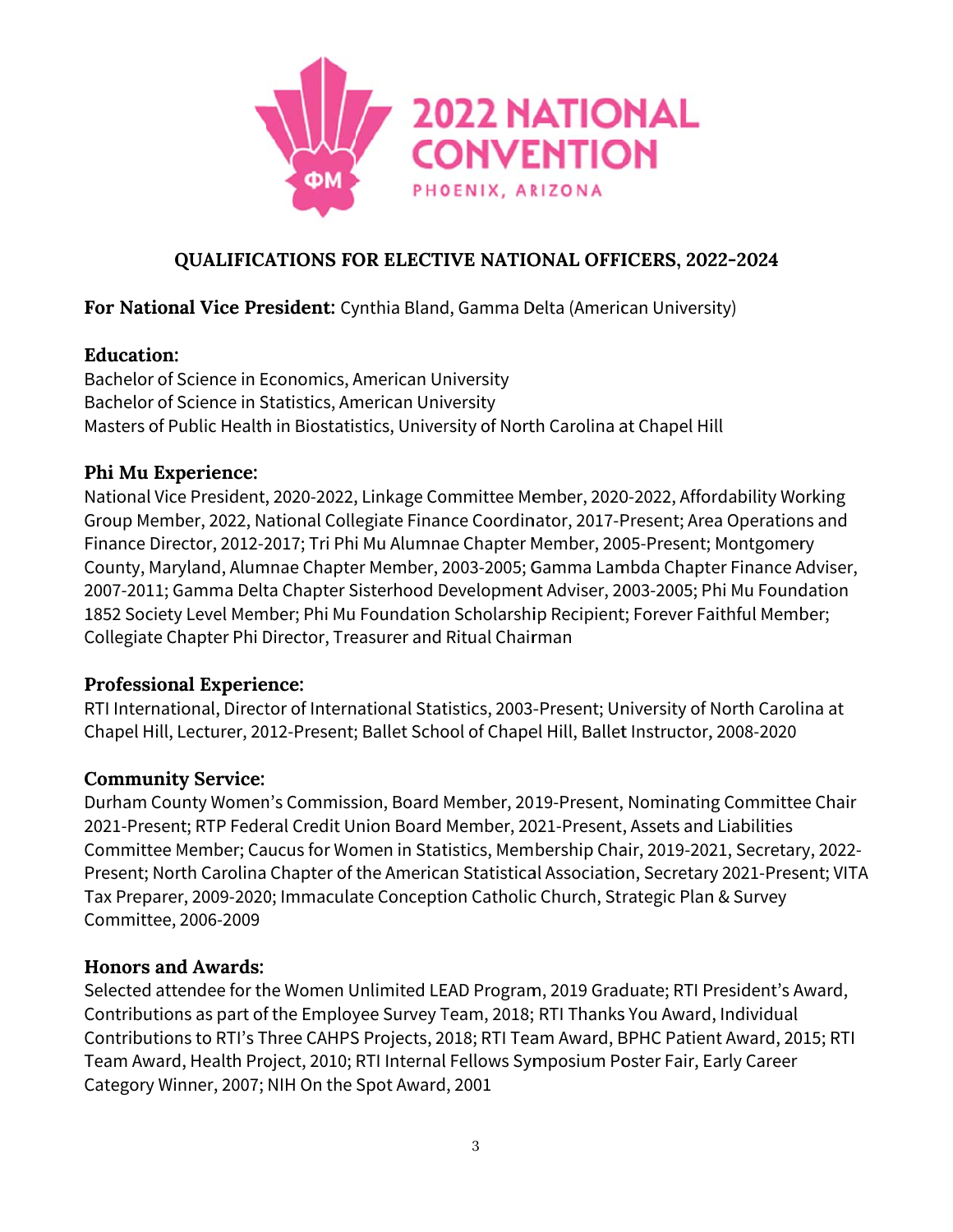

### Why should you be considered for a position on the 2022-2024 National Council?

My term on National Council helped me understand the finer points of Carver Policy Governance. I improved my skills for reading the policy interpretations and evidence provided by the Executive Director. I understand and ask the appropriate questions to ensure risks are mitigated and the operations of Phi Mu are in line with the Ends set forth by National Council. In my term, I have used my finance and quantitative skills to ensure the Fraternity is not unnecessarily risked. I respect the work of staff and know that we all want the same positive outcomes for Phi Mu, which will come through candid and supportive direction-setting. While I have personal beliefs about the future of Phi Mu, I strive to listen and keep an open mind, knowing that I am only one person and we have a diverse membership who need an advocate for the health of the Fraternity. I'm working on my personal growth in the areas of Diversity, Equity, Inclusion and Belonging and know that I will grow as Phi Mu also grows in these areas. I support Phi Mu Foundation and have learned a lot through our joint meetings that we can use in the future.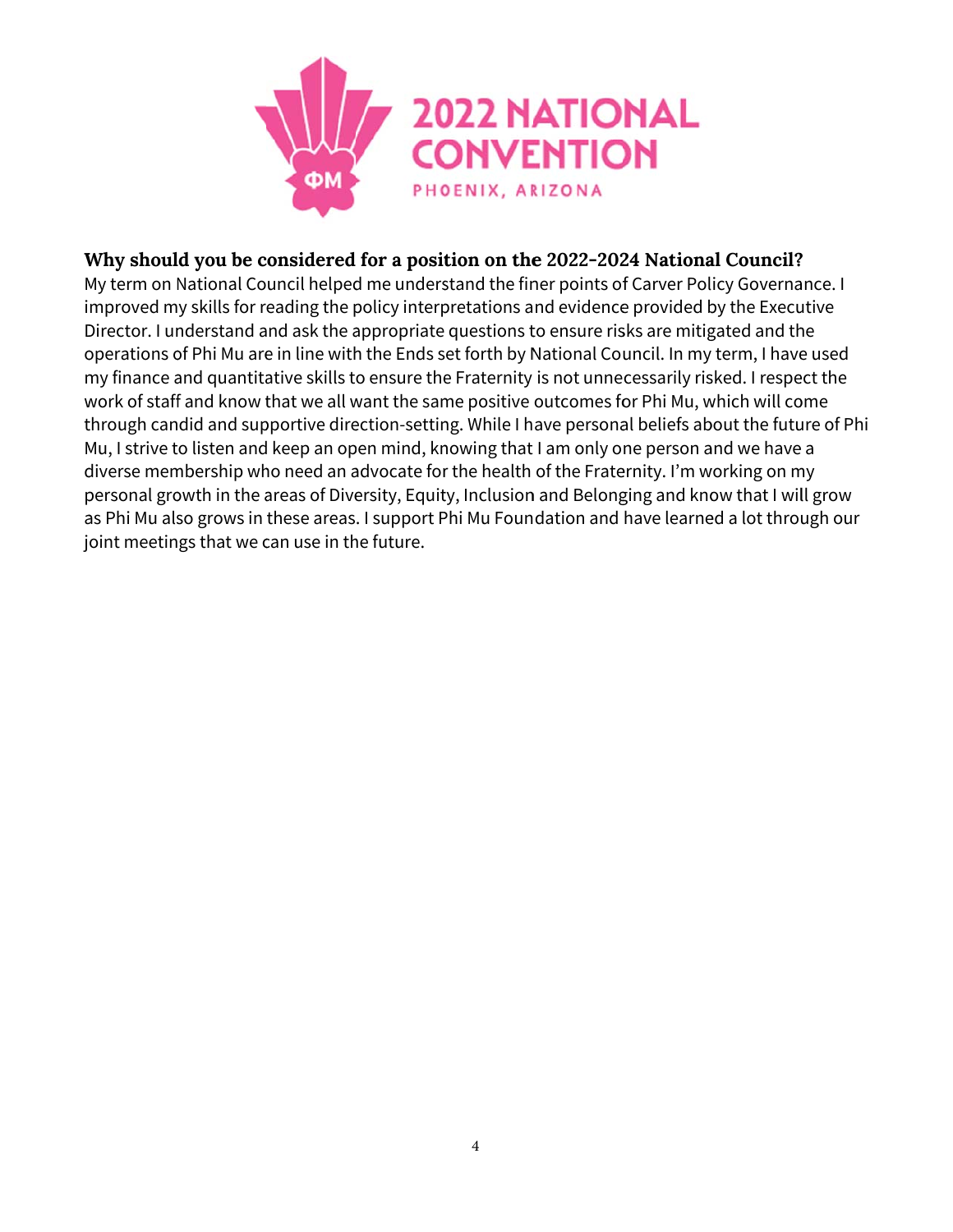

## For National Vice President: June Magee Byrd, Alpha Eta (Louisiana State University)

### **Education:**

Bachelor of Science in Merchandising, Louisiana State University

## Phi Mu Experience:

National Housing Chairwoman, 2004-Present; Financial Planning Group, 2004-Present; Baton Rouge Alumnae Treasurer, 2010-Present; Alpha Eta House Corporation President, 2010-Present; Alpha Eta House Corporation Treasurer, 1998-2010; Alumnae Area Officer, 1998-2004; Advisory Council for Alpha Eta 1992-Present; Chairman for Alumnae Recruitment 1992-Present; Baton Rouge Alumnae Chapter President 1990-1992; CMN Hospitals Fundraiser Chairwoman for local CMN Hospital, 1990

## **Professional Experience:**

General Engineering, Inc. 1998-2009; Pyburn & Odom Consulting Engineers, Inc., Vice President of Information Systems 1971-1995; Notary Public for East Baton Rouge Parish

## **Community Service:**

Alzheimer Services of Capital Area Memory Walk

## **Honors and Awards:**

Alpha Eta's Greek Excellence Award; Outstanding House Corporation Member, Louisiana State University

## Why should you be considered for a position on the 2022-2024 National Council?

Over the past 30 years, I have served the Fraternity in my volunteer roles of Alumnae Membership Director and Housing Chairwoman. I can share my knowledge of Greek housing management and budgeting. There have been many changes in the Fraternity during these years and I am able to embrace these changes and work with other Phi Mus to understand the mission of the Fraternity. In my Phi Mu volunteer roles, I have worked with collegians and alumnae. I have been fortunate to be able to volunteer time as well as contribute to Phi Mu Foundation.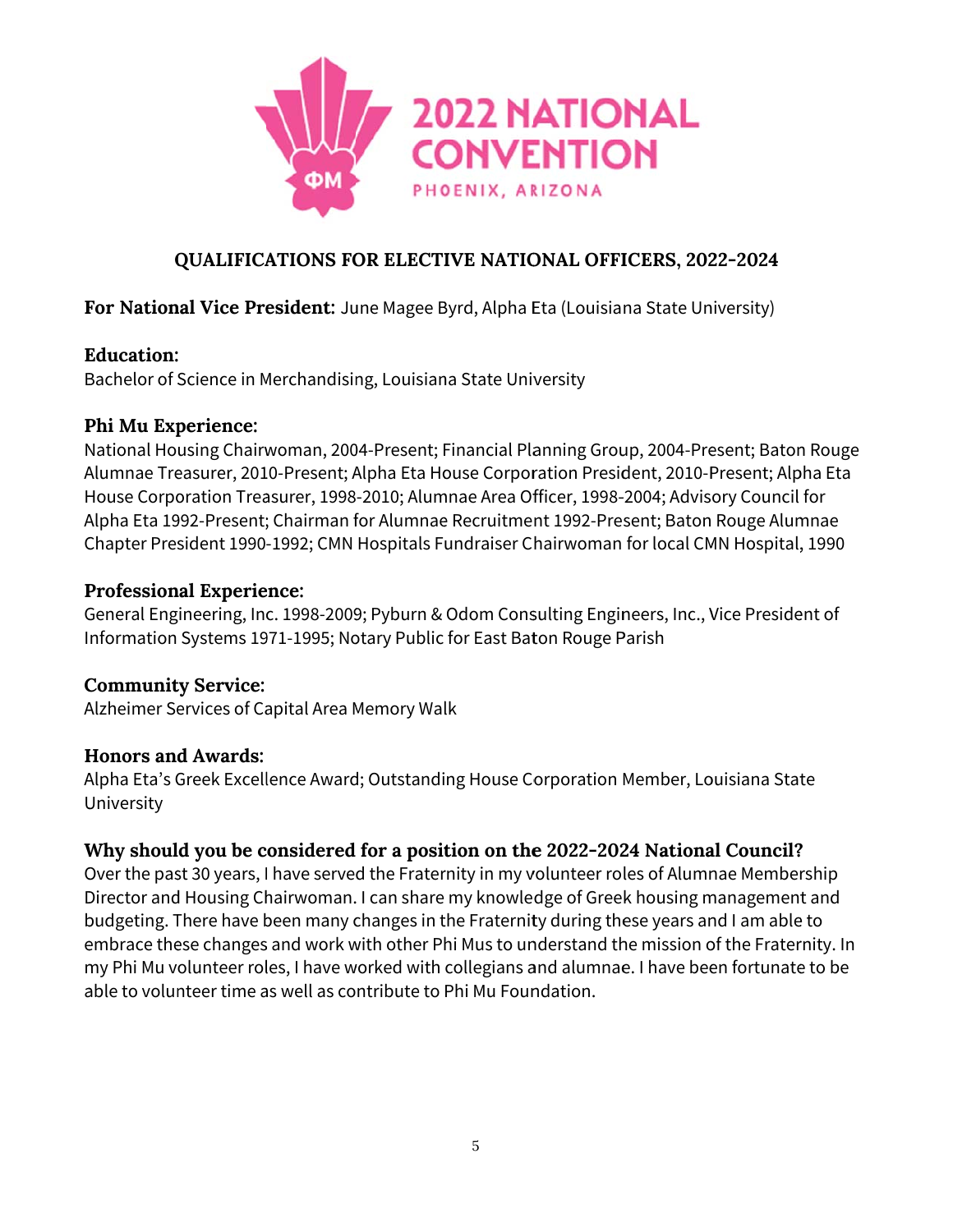

## For National Vice President: Shannon Gibbs, Rho (Hanover College)

## **Education:**

Bachelor of Arts in History, Hanover College

## Phi Mu Experience:

National Collegiate Housing Coordinator, 2018-Present; Rho Chapter Financial Adviser, 2014-Present; Convention Study Committee, 2018-2019; National Director of Collegiate Operations/National Collegiate Operations Coordinator, 2014-2018; National Council Nomination Committee, 2016; Area I Finance Coordinator, 2010-2014; Area I Operations / Finance Director, 2008-2010; Advisory Council Committee, 2006-2007; Rho Chapter Adviser, 2005-2014

### **Professional Experience:**

IT Business Relationship Manager, Toyota Industries North America, 2018-Present; Director, Service Desk and Service Management, Bell Techlogix, 2016-2018; Manager, IT Services, ITT Educational Services, 2014-2016; Director, Service Delivery, Bell Techlogix, 2011-2014; various other information technology-related positions of increasing responsibility since 1995

### **Community Service:**

Lake Santee Property Owners Board of Directors, 2018-Present, President, 2019 - 2020; Hanover College Alumni Leadership Council, 2006-2013 and 2019-Present, President, 2011-2012

### **Honors and Awards:**

Hanover College Eleanore Watts Moyer Recipient, 2013; Hanover College Advisor of the Year, 2012-2013; Phi Mu Fraternity Outstanding Chapter Adviser of the Biennium, 2010

## Why should you be considered for a position on the 2022-2024 National Council?

I have served the Fraternity in many roles over the past 17 years. I have also served as a volunteer in several other organizations. I believe that this combination of diverse volunteer experiences, as well as my professional experience, would lend itself well to board service.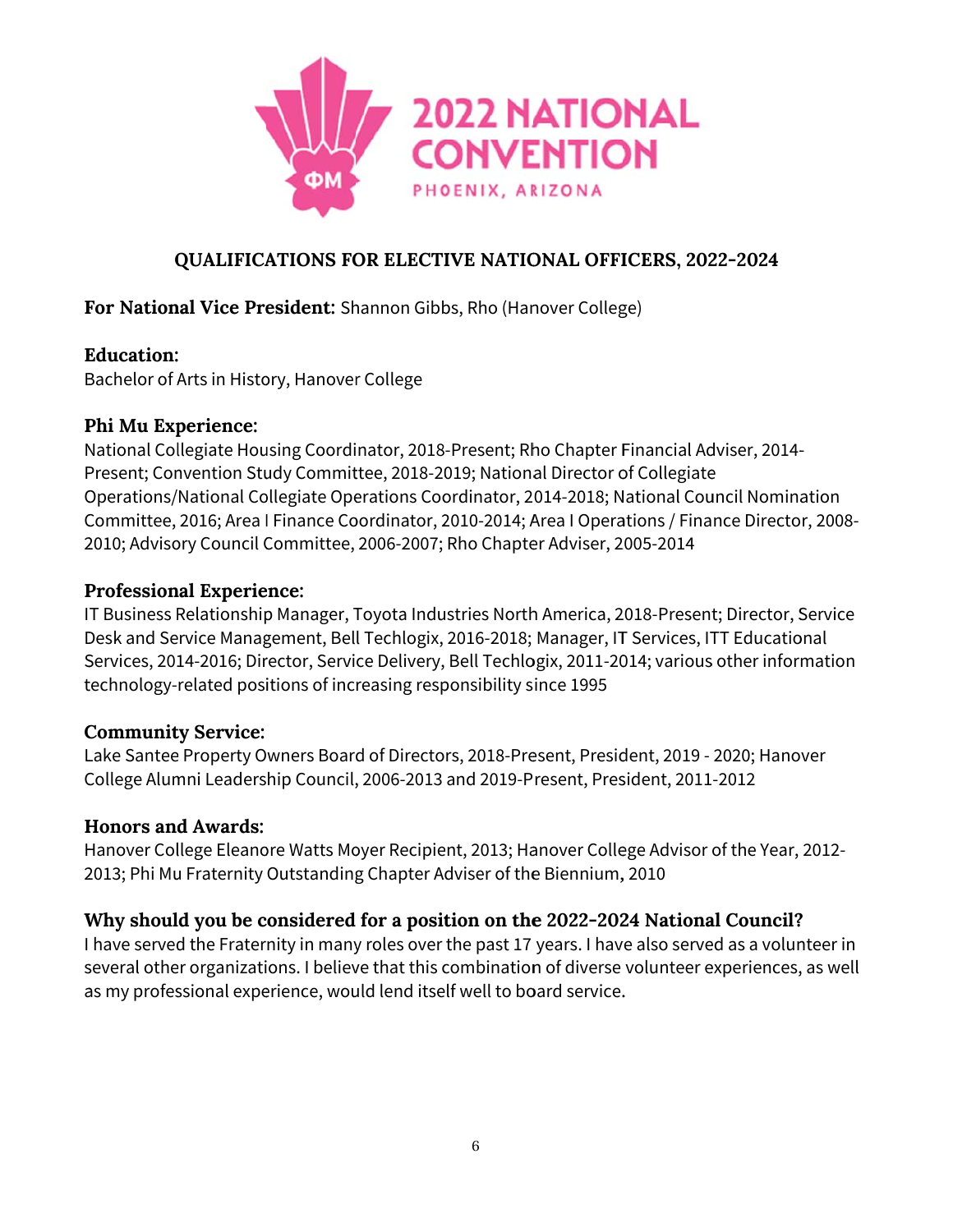

## For National Vice President: Kendra Edwards Pickens, Kappa Nu (Lambuth University)

### Education:

Bachelor of Science in Interdisciplinary Studies, Lambuth University Masters of Arts in Education-Administration and Supervision, Bethel University

### Phi Mu Experience:

National Collegiate Membership Coordinator, 2017-Present; National Director of Collegiate Membership, 2015-2017; New Chapter Membership Coordinator, 2014-2015: Colony Membership Coordinator, 2008-2014; National Director of Extension, 2006-2008; Chapter President, 2003-2004, Membership Director, 2002-2003

### **Professional Experience:**

Assistant Principal, Forest Hill Elementary School, 2019-Present; Assistant Principal, Farmington Elementary School, 2016-2019; Adjunct Professor, Memphis Teacher Residency, 2018-2019; Instructional Coach, Memphis Teacher Residency, 2014-2016; Kindergarten Teacher, Shelby County School District, 2006-2014; Fourth Grade Teacher, Shelby County School District, 2005-2006; Phi Mu Chapter Consultant, 2004-2005

### **Community Service:**

IF Gathering: Hernando Planning Committee member, 2017-2020; Life Church Small Group Leader, 2016-2020; Race for Education Committee, 2005-2014; Read Across America Committee, 2005-2008

#### **Honors and Awards:**

Teacher of the Year 2013, Shelby County Schools; SCEA Heart Person of the Year, 2008; Who's Who Among Students in American Universities & Colleges, 2004